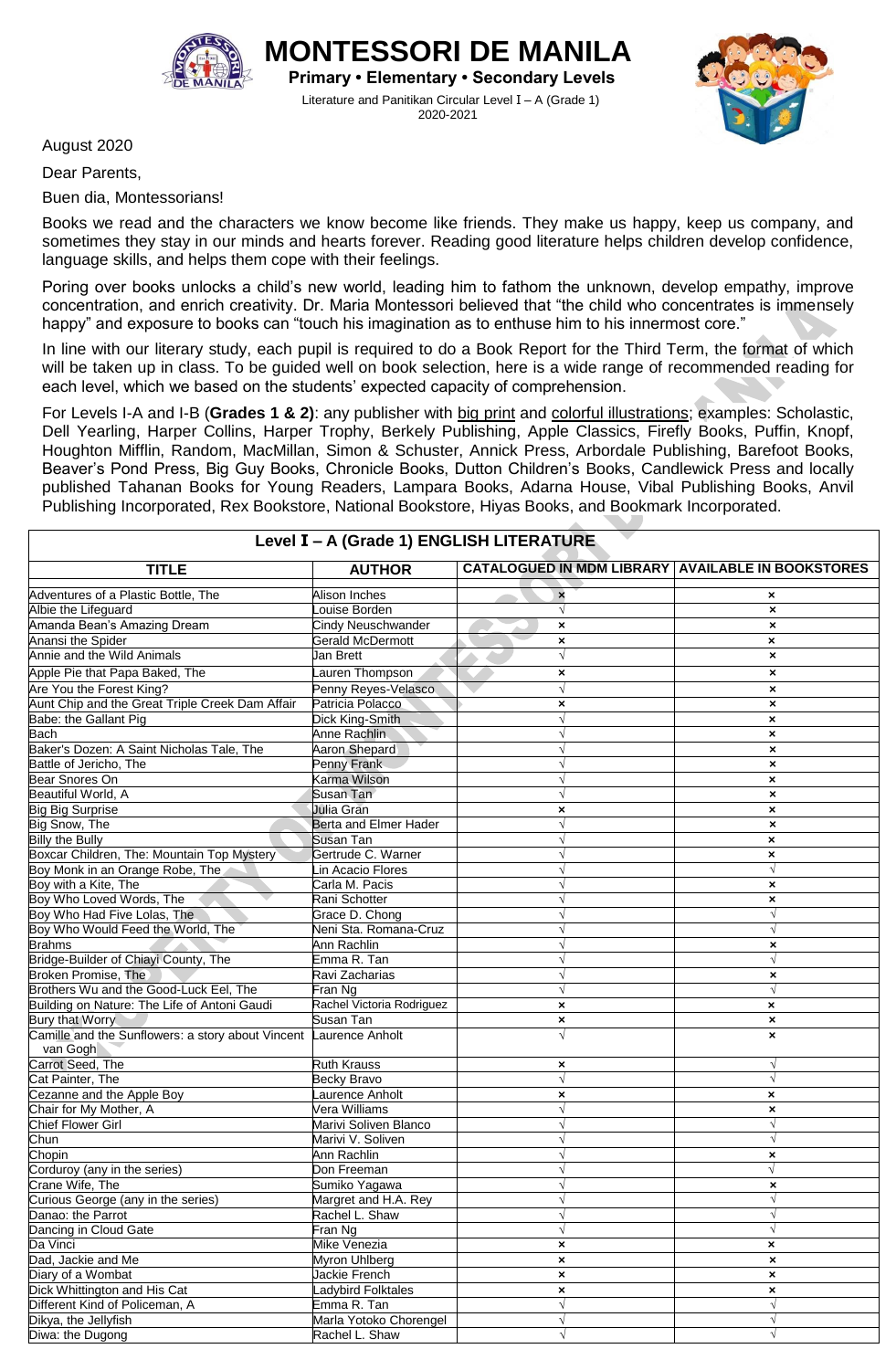| Dot, The                                              | Peter Reynolds                           | $\boldsymbol{\mathsf{x}}$ | $\boldsymbol{\mathsf{x}}$ |
|-------------------------------------------------------|------------------------------------------|---------------------------|---------------------------|
| <b>Edward and the Pirates</b>                         | David McPhail                            | $\pmb{\times}$            | $\boldsymbol{\mathsf{x}}$ |
|                                                       | Mary Ann Ordinario-Floresta              | $\sqrt{ }$                | ×                         |
| El and Ey: The Adventurous Shells<br>Elena's Serenade |                                          |                           |                           |
|                                                       | Campbell Geeslin                         | $\pmb{\times}$            | $\pmb{\times}$            |
| Emily's First 100 Days of School                      | <b>Rosemary Wells</b>                    | $\boldsymbol{\mathsf{x}}$ | $\boldsymbol{\mathsf{x}}$ |
| Emperor's New Clothes, The                            | Hans Christian Andersen                  |                           | ×                         |
| Empty Pot, The<br>Estrellita: The Little Wishing Star | Demi                                     | $\boldsymbol{\mathsf{x}}$ | $\pmb{\times}$            |
|                                                       | May M. Tobias                            | $\sqrt{ }$                | $\sqrt{ }$                |
| ables                                                 | <b>Arnold Lobel</b>                      |                           |                           |
|                                                       |                                          | $\pmb{\times}$            | ×                         |
| Farolitos for Abuelo                                  | Rudafo Anaya                             | $\sqrt{ }$                | ×                         |
| Felicity's New Sister                                 | Valerie Tripp                            |                           | ×                         |
| First Cashew Nut, The                                 | Marla Yotoko Chorengel                   | $\sqrt{ }$                | $\sqrt{ }$                |
| First Christmas, The                                  | Allia Nolan                              |                           | $\boldsymbol{\mathsf{x}}$ |
| Fish is Fish                                          | eo Lionni                                | N                         | ×                         |
| Francisco Goya                                        | Mike Venezia                             |                           |                           |
|                                                       |                                          | $\pmb{\times}$            | $\pmb{\times}$            |
| <b>Frog and Toad Are Friends</b>                      | <b>Arnold Lobel</b>                      | $\mathbf{v}$              | V                         |
| Full Worm Moon                                        | Margo Lemieux                            | $\sqrt{ }$                | ×                         |
| Gabi and the Engkanto                                 | Marla Yotoko Chorengel                   |                           |                           |
| Georgia O'keeffe                                      | Mike Venezia                             | $\boldsymbol{\mathsf{x}}$ | $\boldsymbol{\mathsf{x}}$ |
| Gift, The                                             | Gidget Roceles Jimenez                   | N                         | $\boldsymbol{\mathsf{x}}$ |
| <b>Gingerbread Friends</b>                            | Jan Brett                                |                           |                           |
|                                                       |                                          | $\pmb{\times}$            | $\boldsymbol{\mathsf{x}}$ |
| Glorious Ladybug, The                                 | Alice and Martin Provensen               | $\pmb{\times}$            | $\mathbf{x}$              |
| Go, Dog, Go                                           | P.D. Eastman                             | N                         | V                         |
| Green Clothes for the Yellow Dragon                   | Russell Molina                           | $\sqrt{ }$                | $\sqrt{}$                 |
| Grouchy Ladybug, The                                  | <b>Eric Carle</b>                        |                           |                           |
| <b>Half and Half</b>                                  | Grace D. Chong                           | $\sqrt{ }$                |                           |
| Handel                                                | Ann Rachlin                              | $\boldsymbol{\mathsf{x}}$ | ×                         |
|                                                       |                                          | $\sqrt{ }$                | $\sqrt{ }$                |
| Happy Prince, The                                     | Oscar Wilde                              |                           |                           |
| Hat, The                                              | Jan Brett                                | $\pmb{\times}$            | $\boldsymbol{\mathsf{x}}$ |
| <b>Haydn</b>                                          | Ann Rachlin                              | $\pmb{\times}$            | ×                         |
| Heidi                                                 | Johanna Spyri                            | $\sqrt{ }$                | $\sqrt{ }$                |
| <b>Henry and Mudge</b>                                | Cynthia Rylant                           |                           | $\pmb{\times}$            |
| House for Hermit Crab, A                              | <b>Eric Carle</b>                        |                           | $\sqrt{ }$                |
|                                                       |                                          |                           |                           |
| If You Give a Mouse a Cookie                          | aura J. Numeroff                         | V                         | $\sqrt{}$                 |
| (and others in the series)                            |                                          |                           |                           |
| vy and Bean                                           | <b>Annie Barrows</b>                     | $\boldsymbol{\mathsf{x}}$ | $\pmb{\times}$            |
| Jesus at the Temple                                   | Pamela Broughton                         |                           | ×                         |
| Jinx, the Dolphin, and the Deep Sea                   | E.B. Maranan                             | $\sqrt{2}$                |                           |
| Mystery, The                                          |                                          |                           |                           |
|                                                       |                                          |                           |                           |
| Journey through History: The                          | Carme Peris/Gloria and                   | $\sqrt{}$                 | ×                         |
| <b>Contemporary Age</b>                               | <b>Oriol Verges</b>                      |                           |                           |
| Junior Starfish and the Rainbow                       | Mirava & Alfred Yuson                    | $\sqrt{}$                 | V                         |
| Katie and the Dinosaurs                               | James Mayhew                             | $\pmb{\times}$            | $\pmb{\times}$            |
| Katie and the Mona Lisa                               | James Mayhew                             | ×                         | ×                         |
| Katie in Scotland                                     | James Mayhew                             | $\boldsymbol{\mathsf{x}}$ | $\boldsymbol{\mathsf{x}}$ |
| Katie's London Christmas                              | James Mayhew                             |                           |                           |
|                                                       |                                          | $\boldsymbol{\mathsf{x}}$ | $\boldsymbol{\mathsf{x}}$ |
| Khan: A Teacher of Everything                         | Nikki Dv-Liacco                          | $\sqrt{}$                 | $\boldsymbol{\mathsf{x}}$ |
| Kingdom with No Stories, The                          | Mary Ann Ordinario-Floresta              | $\sqrt{ }$                | $\pmb{\times}$            |
| ady with the Yellow Umbrella, The                     | Lin Acacio-Flores                        | $\sqrt{ }$                | ×                         |
| Legend of the Easter Egg, The                         | Lori Walburg                             | $\sqrt{ }$                | ×                         |
| Leonardo and the Flying Boy                           | aurence Anholt                           | $\boldsymbol{\mathsf{x}}$ | $\boldsymbol{\mathsf{x}}$ |
| et's Go, Pegasus! : A Greek Myth                      | Jean Marzollo                            | $\boldsymbol{\mathsf{x}}$ | $\boldsymbol{\mathsf{x}}$ |
| Lion Dancer: Ernie Wan's Chinese New Year             |                                          | $\sqrt{}$                 |                           |
|                                                       | K. Waters and M. Low                     |                           | ×                         |
| Little Bear, You're a Star: A Greek Myth              | Jean Marzollo                            | $\boldsymbol{\mathsf{x}}$ | $\boldsymbol{\mathsf{x}}$ |
| Little Cliff's First Day of School                    | Clifton L. Taulbert                      | $\pmb{\times}$            | $\pmb{\times}$            |
| Little Mermaid, The                                   | Hans Christian Andersen                  | $\pmb{\times}$            | $\pmb{\times}$            |
| Little Red Hen, The                                   | Vera Southgate (retold)                  | $\sqrt{ }$                | ×                         |
| Lucky Doctor, The                                     | Nikki Dy-Liacco                          | V                         |                           |
| Lucky Stone, The                                      | _ucille Clifton                          | $\sqrt{ }$                | $\boldsymbol{\mathsf{x}}$ |
|                                                       |                                          |                           |                           |
| Luis and the Enchanted Creatures                      | Marcy Dans Lee                           | $\sqrt{}$                 |                           |
| Lyle, Lyle Crocodile (and others in the series)       | <b>Bernard Waber</b>                     | $\sqrt{}$                 | ×                         |
| Madeline                                              | Ludwig Bemelmans                         | $\pmb{\times}$            | $\sqrt{ }$                |
| Madeline's Rescue                                     | Ludwig Bemelmans                         | $\pmb{\times}$            | ×                         |
| Magic Finger, The                                     | Roald Dahl                               | $\sqrt{ }$                |                           |
| Magic Porridge Pot, The                               | Joan Stimson (retold)                    | V                         | $\boldsymbol{\mathsf{x}}$ |
|                                                       |                                          | N                         |                           |
| Maksing and Mona                                      | Marla Yotoko Chorengel                   |                           |                           |
| Man Who Believed in the Poor, The                     | Lin Acacio-Flores                        | $\sqrt{}$                 |                           |
| Marc Chagall                                          | Mike Venezia                             | $\boldsymbol{\mathsf{x}}$ | $\pmb{\times}$            |
| <b>Mariang Makiling</b>                               | Rene O. Villanueva                       | $\sqrt{}$                 | ×                         |
| Magical Garden of Claude Monet, The                   | Laurence Anholt                          | $\boldsymbol{\mathsf{x}}$ | $\boldsymbol{\mathsf{x}}$ |
| Margaret and Margarita                                | Lynn Reiser                              | $\boldsymbol{\mathsf{x}}$ | ×                         |
| Marmo                                                 |                                          | $\sqrt{ }$                |                           |
|                                                       | Marla Yotoko Chorengel                   |                           |                           |
| <b>Mary Cassatt</b>                                   | Mike Venezia                             | $\boldsymbol{\mathsf{x}}$ | $\boldsymbol{\mathsf{x}}$ |
| Matisse: The King of Color                            | Laurence Anholt                          | $\pmb{\times}$            | $\pmb{\times}$            |
| Mats, The                                             | Francisco Arcellana                      | $\sqrt{ }$                |                           |
| Max's Words                                           | Kate Banks                               | $\boldsymbol{\mathsf{x}}$ | ×                         |
| Mayumi: The Forest Pig                                | Rachel L. Shaw                           | $\sqrt{ }$                |                           |
|                                                       |                                          |                           |                           |
| Michelangelo                                          | Mike Venezia                             | $\boldsymbol{\mathsf{x}}$ | $\boldsymbol{\mathsf{x}}$ |
| Miss Smith's Incredible Story Book                    | Michael Garlan                           | $\pmb{\times}$            | $\boldsymbol{\mathsf{x}}$ |
| Monkey and Chameleon: A Tale from Kenya               | Karen English                            | $\sqrt{}$                 | ×                         |
| Monkey and the Turtle, The                            | Jose Protacio Rizal                      | $\sqrt{}$                 |                           |
| Moon Game                                             | Frank Asch                               | $\boldsymbol{\mathsf{x}}$ | $\boldsymbol{\mathsf{x}}$ |
| Moon Jumpers, The                                     | Janise May Udry                          | $\sqrt{}$                 | $\boldsymbol{\mathsf{x}}$ |
| My Best Friend                                        | Pat Hutchins                             | $\sqrt{ }$                |                           |
|                                                       |                                          |                           | $\boldsymbol{\mathsf{x}}$ |
| My Father Is a Garbage Collector                      | Krissie Zamora-Martinez                  |                           |                           |
| My First Little House Books (any from the series)     |                                          |                           | ×                         |
|                                                       | Laura Ingalls Wilder                     |                           |                           |
| New Girland Me, The<br>Ningning                       | Jacqui Robbins<br>Gilda Cordero-Fernando | $\boldsymbol{\mathsf{x}}$ | $\mathbf{x}$              |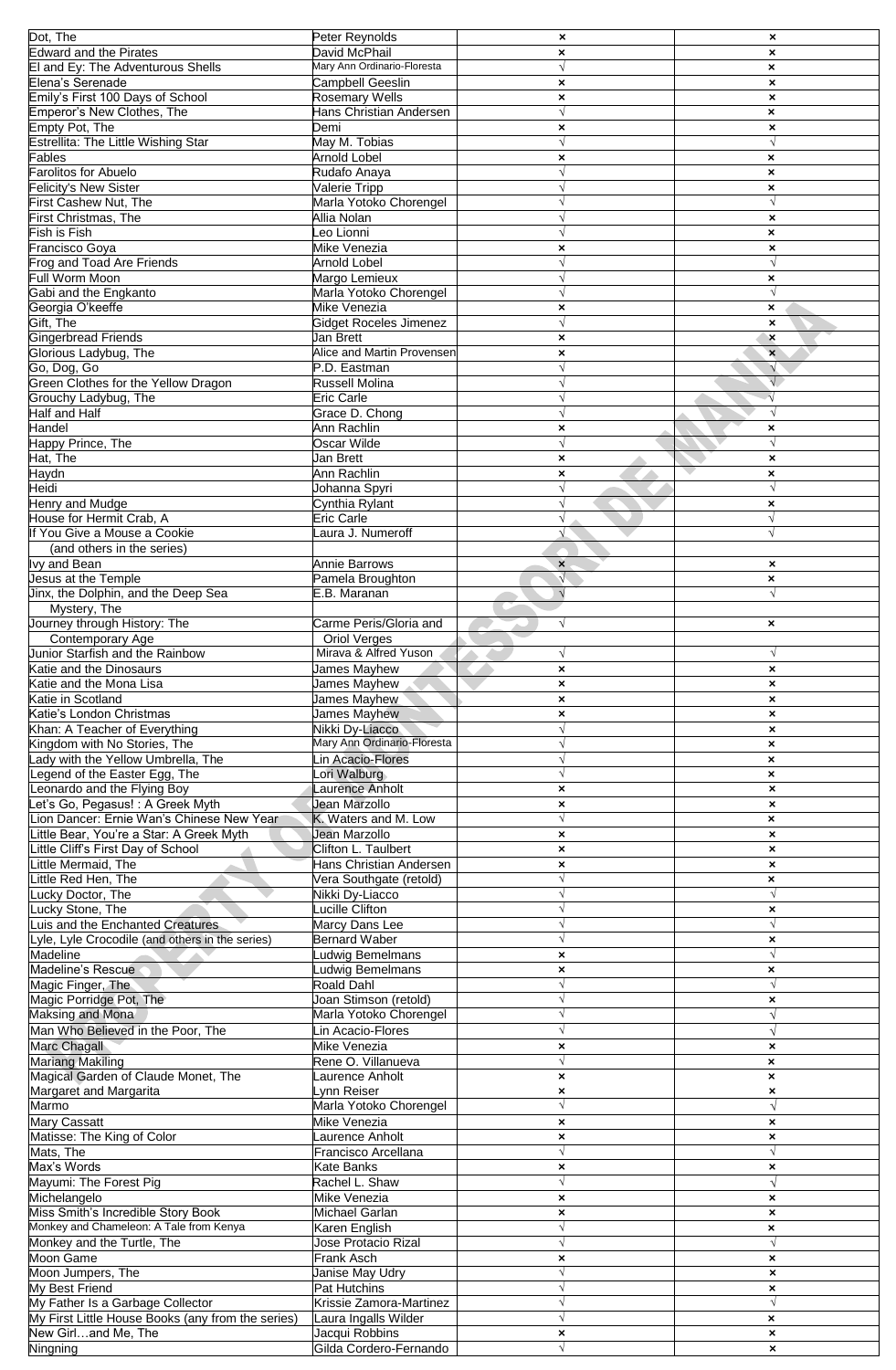| Nothing to Fear: Jesus Walks on Water                           | Marilyn Lashbrook                         |                                                            | $\boldsymbol{\mathsf{x}}$                              |
|-----------------------------------------------------------------|-------------------------------------------|------------------------------------------------------------|--------------------------------------------------------|
| One Morning in Maine                                            | Robert McCloskey                          |                                                            | $\boldsymbol{\mathsf{x}}$                              |
| Pablo's Tree                                                    | Pat Mora                                  |                                                            | ×                                                      |
| Paradise of the Animals                                         | Virgilio S. Almario                       |                                                            |                                                        |
| Paul Bunyan                                                     | Louis Sabin                               | $\sqrt{ }$                                                 | $\boldsymbol{\mathsf{x}}$                              |
| Peter and the Wolf                                              | Sergey Prokofiev/Josef                    | ×                                                          | $\boldsymbol{\mathsf{x}}$                              |
|                                                                 | Paleček                                   |                                                            |                                                        |
| Petronella                                                      | <b>Jay Williams</b>                       | $\sqrt{ }$                                                 | $\boldsymbol{\mathsf{x}}$                              |
| Piece of Home, A                                                | Juan Wijngaard                            | $\pmb{\times}$                                             | $\pmb{\times}$                                         |
| Pierre Auguste Renoir                                           | Mike Venezia                              | ×                                                          | ×                                                      |
| Pipisin the Pangolin                                            | Rachel L. Shaw                            |                                                            |                                                        |
| Play                                                            | Javier T. Delfin                          | $\sqrt{ }$                                                 | $\sqrt{ }$                                             |
| Playground Problem, The                                         | Margaret McNamara                         |                                                            | ×                                                      |
| Poor Man's Van, The                                             | <b>Gidget Roceles Jimenez</b>             | V                                                          | $\sqrt{ }$                                             |
| Princess and the Pea, The                                       | Hans Christian Andersen                   | $\pmb{\times}$                                             | $\pmb{\times}$                                         |
| Puss in Boots                                                   | Retold: Susan Saunders                    |                                                            | $\boldsymbol{\mathsf{x}}$                              |
| Ramona the Pest                                                 | <b>Beverly Clearly</b>                    |                                                            | $\boldsymbol{\mathsf{x}}$                              |
| Rembrandt                                                       | Mike Venezia                              | ×                                                          | $\pmb{\times}$                                         |
| Rembrandt and the Boy Who Drew Dogs                             | <b>Molly Blaisdell</b>                    | $\boldsymbol{\mathsf{x}}$                                  | $\boldsymbol{\mathsf{x}}$                              |
| <b>Rhubarb</b>                                                  | Stephen Cosgrove                          | V                                                          | $\boldsymbol{\mathsf{x}}$                              |
| River Ran Wild, A                                               | Lynne Cherry                              | $\sqrt{ }$                                                 | $\boldsymbol{\mathsf{x}}$                              |
| Rough-Face Girl, The                                            | Rafe Martin/David Shannon                 |                                                            | $\mathbf{x}$                                           |
| Rubber Shoes and the Saddest Baby, Of                           | Lin Acacio-Flores                         |                                                            | $\sqrt{ }$                                             |
| Saint of the Gutters, The                                       | Didith Tan Rodrigo                        |                                                            | $\sqrt{}$                                              |
| Saleng: The Story of the First Pine Tree                        | Evelyn F. Cabanban<br>Maria Elena Paterno |                                                            | $\mathbf x$                                            |
| Sampaguita<br>Schubert                                          | Ann Rachlin                               |                                                            | $\boldsymbol{\mathsf{x}}$                              |
| Silver Packages: An Appalachian Christmas Story Cynthia Rylant  |                                           | ×<br>$\sqrt{ }$                                            | $\boldsymbol{\mathsf{x}}$<br>$\boldsymbol{\mathsf{x}}$ |
| Sly Fox and the Red Hen, The                                    | Fran Hunia (retold)                       | $\boldsymbol{\mathsf{x}}$                                  | $\boldsymbol{\mathsf{x}}$                              |
| Snow Leopard, The                                               | <b>Jackie Morris</b>                      | ×                                                          | $\boldsymbol{\mathsf{x}}$                              |
| Special Kids                                                    | Susan Tan                                 | $\sqrt{ }$                                                 | $\boldsymbol{\mathsf{x}}$                              |
| Spider and the Sky God                                          | Deborah Newton                            | $\mathbf{x}$                                               | $\boldsymbol{\mathsf{x}}$                              |
|                                                                 | Chocolate                                 |                                                            | $\boldsymbol{\mathsf{x}}$                              |
| Story, A Story: An African Tale, A                              | Gail E. Hailey                            |                                                            |                                                        |
| Story about Ping, The                                           | Marjorie Flack                            | $\mathbf{x}$                                               | $\boldsymbol{\mathsf{x}}$                              |
| Story of Shabbat, The                                           | Molly Cone                                | $\sqrt{ }$                                                 | $\boldsymbol{\mathsf{x}}$                              |
| Swimmy                                                          | Leo Lionni                                |                                                            | $\boldsymbol{\mathsf{x}}$                              |
| Tale of Peter Rabbit, The (and others in the series)            | <b>Beatrix Potter</b>                     | $\sqrt{ }$                                                 | $\pmb{\times}$                                         |
| Tale of Rabbit and Coyote, The                                  | Tony Johnston/Tomie                       |                                                            | $\boldsymbol{\mathsf{x}}$                              |
|                                                                 | dePaola                                   |                                                            |                                                        |
| <b>Tamales Day</b>                                              | Didith Tan Rodrigo                        | $\sqrt{ }$                                                 |                                                        |
| Tchaikovsky                                                     | Ann Rachlin                               | ×                                                          | $\boldsymbol{\mathsf{x}}$                              |
| Quarreling Kites, The                                           | Lin Acacio-Flores                         | $\sqrt{}$                                                  |                                                        |
| Ragamuffin Kid                                                  | Grace Dacanav-Chong                       |                                                            | ×                                                      |
| River Ran Wild, A                                               | Lynne Cherry                              |                                                            | $\boldsymbol{\mathsf{x}}$                              |
| Terrible Five, The                                              | Wolf Erlbruch                             |                                                            | ×                                                      |
| There Is a Bird on Your Head!                                   | Mo Willems                                | $\boldsymbol{\mathsf{x}}$                                  |                                                        |
| Three Musketeers, The                                           | <b>Alexandre Dumas</b>                    |                                                            |                                                        |
| Tiny Seed, The                                                  | <b>Eric Carle</b>                         | ×                                                          | ×                                                      |
| Town Mouse and the Country Mouse, The                           | Anne McKie (retold)                       |                                                            |                                                        |
| Ugly Duckling, The                                              | Hans Christian Andersen                   |                                                            | ×                                                      |
| Velveteen Rabbit, The                                           | <b>Marjery Williams</b>                   |                                                            | $\sqrt{ }$                                             |
| Very Busy Spider, The                                           | <b>Eric Carle</b>                         |                                                            | $\pmb{\times}$                                         |
| Very Quiet Cricket, The                                         | <b>Eric Carle</b>                         |                                                            |                                                        |
| Vietnam's Son                                                   | Didith Tan Rodrigo                        |                                                            |                                                        |
| Vivaldi and the Invisible Orchestra                             | Stephen Costanza                          | ×                                                          | $\boldsymbol{\mathsf{x}}$                              |
| Watch the Stars Come Out                                        | Diane Goode                               |                                                            | ×                                                      |
| Waling-waling - The Search for the                              | Lolo Bentot and                           |                                                            | ×                                                      |
| Most Beautiful Orchid in the World<br>Where the Wild Things Are | Mang Teban                                |                                                            |                                                        |
|                                                                 | <b>Maurice Sendak</b>                     |                                                            | $\sqrt{ }$                                             |
|                                                                 |                                           |                                                            |                                                        |
| Why Mosquitoes Buzz in People's Ears                            | Verna Aardema                             |                                                            | ×                                                      |
| Widget                                                          | Lyn Rossifer McFarland                    | $\boldsymbol{\mathsf{x}}$                                  | $\boldsymbol{\mathsf{x}}$                              |
| Wind in the Willows, The                                        | Kenneth Grahame                           |                                                            |                                                        |
| Winter's Eyes                                                   | Douglas Florian                           | ×                                                          | $\boldsymbol{\mathsf{x}}$                              |
| $Y - Yes$ Girl, The                                             | Susan Tan                                 |                                                            | ×                                                      |
| Yellow Paperclip with Bright Purple Spots, The                  | Nikki Dy-Liacco                           |                                                            |                                                        |
|                                                                 | <b>FILIPINO PANITIKAN</b>                 |                                                            |                                                        |
| <b>AKLAT</b>                                                    |                                           | <b>CATALOGUED IN MDM LIBRARY   AVAILABLE IN BOOKSTORES</b> |                                                        |
|                                                                 | <b>MAY-AKDA</b>                           |                                                            |                                                        |
| Aklat Adarna 3                                                  | Iba't Ibang May-Akda                      | V                                                          | V                                                      |
| Alamat ng Araw at Gabi, Ang                                     | em Garcellano                             | √                                                          | $\boldsymbol{\mathsf{x}}$                              |
|                                                                 | Ronald Mina at                            |                                                            |                                                        |
|                                                                 | Chuck Escasa                              |                                                            |                                                        |
| Alamat ng Butiki                                                | Rene O. Villanueva                        |                                                            |                                                        |
| Alamat ng Dilis                                                 | Rio Alma                                  |                                                            |                                                        |
| Alamat ng Iba't Ibang Lahi                                      | Boots Agbayani-Pastor                     |                                                            |                                                        |
| Alamat ng Mangga                                                | Rene O. Villanueva                        |                                                            |                                                        |
| Alamat ng mga Isla ng Filipinas, Ang                            | Juan Villarca                             |                                                            | ×                                                      |
| Alamat ng Palaka                                                | Rene O. Villanueva                        |                                                            |                                                        |
| Alamat ng Papaya                                                | Rene O. Villanueva                        |                                                            |                                                        |
| Alamat ng Pating                                                | Rene O. Villanueva                        |                                                            |                                                        |
| Alamat ng Saging                                                | Boots Agbayani-Pastor                     |                                                            |                                                        |
| Alamat ng Sampalok                                              | Boots Agbayani-Pastor                     |                                                            |                                                        |
| Alpabeto ng Rebolusyon                                          | Centeno San Miguel                        |                                                            |                                                        |
| Ampalaya sa Pinggan ni Peepo, Ang<br>Aral ng Lambana, Ang mga   | Joachim Antonio<br><b>Buddy Paraiso</b>   |                                                            | ×                                                      |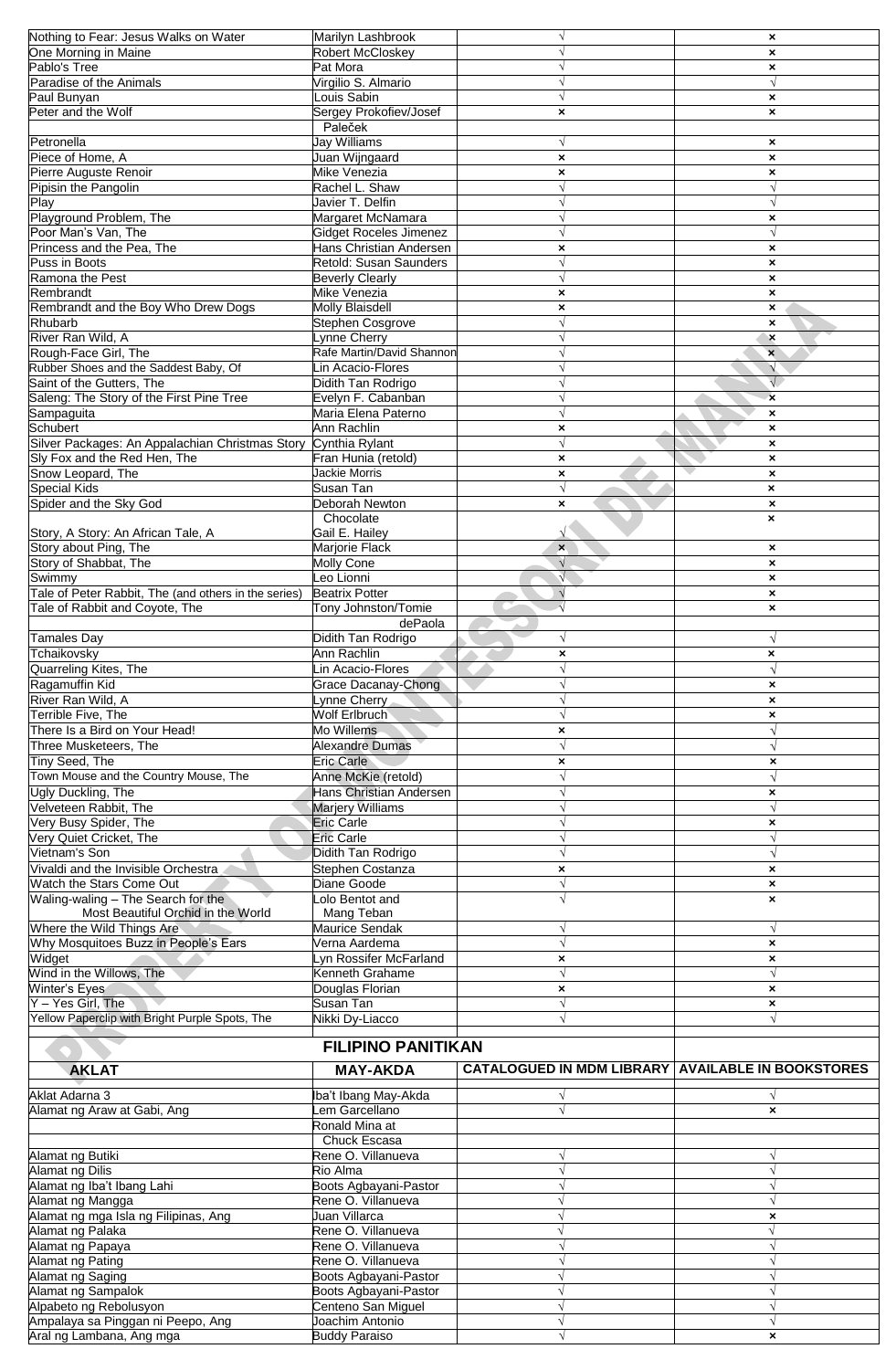| Asul na Araw                                      |                         |                           |                           |
|---------------------------------------------------|-------------------------|---------------------------|---------------------------|
|                                                   | Pipa Escalante          |                           |                           |
| Ate na si Arra                                    | Blessie C. Padilla      |                           |                           |
| Ayokong Pumasok sa Paaralan                       | Rene O. Villanueva      |                           |                           |
| Bahay Kubo, Ang                                   | R.M. Custodio           |                           |                           |
| Bahay ng Marami't Masasayang Tinig                | Ricardo Uson            |                           |                           |
| Bakit ang Tapang ng Batang si David?              | <b>Edwin Estioko</b>    |                           |                           |
| Bakit Matagal ang Sundo Ko?                       |                         |                           |                           |
| (2001 Grand Winner PBBY Illustrator's Prize)      | Kristine Canon          |                           |                           |
| Barumbadong Bus, Ang                              | Rene O. Villanueva      |                           |                           |
| Basurero ang Tatay Ko                             | Krissie Zamora-Martinez |                           |                           |
| Batang Walang Mukha                               | Jose T. Badelles        |                           |                           |
|                                                   |                         |                           |                           |
| Batang Nagbigay kay Jesus, Ang                    | <b>Edwin Estioko</b>    |                           |                           |
| Bertday ni Dyisus Bukas                           | Alberta Angeles         |                           |                           |
| Bisikleta ni Momon, Ang                           | Rebecca T. Añonuevo     |                           |                           |
| Boyong na Naihi sa Salawal, Si                    | R.M. Custodio           |                           | ×                         |
| Carancal, ang Bayaning Isang Dangkal, Si          | Rene O. Villanueva      |                           |                           |
| Carancal laban sa Lindol, Si                      | Rene O. Villanueva      |                           |                           |
| Carancal sa Ilalim ng Dagat, Si                   | Rene O. Villanueva      |                           |                           |
| Chenelyn! Chenelyn!                               | <b>Rhandee Garlitos</b> |                           | V                         |
| Ching na Takot sa Dilim, Si (Winner Gintong Aklat |                         |                           |                           |
| Award 2000 Children's Book Category)              | Aleli Dew Batnag        |                           |                           |
| Ciriaco: Ang Malupit na Kapitan ng Barko          | Lamberto E. Antonio     | V                         | $\boldsymbol{\mathsf{x}}$ |
| Daga at ang Leon, Ang                             | Aesop / Boots S.A.      |                           |                           |
|                                                   | Pastor                  |                           | ×                         |
|                                                   |                         |                           |                           |
| Dagat sa Kama ni Troy                             | Rene O. Villanueva      |                           |                           |
| Daginding: Ang Unang Daga sa Buwan, Si            | Roberto Alonzo          |                           |                           |
| Dalawang Kambing na Sutil                         | Boots S.A. Pastor       |                           |                           |
| Dilat, si Kindat, si Kurap, Si Pikit at ang       |                         |                           |                           |
| Paghahanap Nila sa Talang Marikit, Si             | Roberto Alonzo          |                           |                           |
| Dindo Pundido                                     | Jose Miguel Tejido      | V                         | $\sqrt{ }$                |
| Dolly Dolphin at ang mga Tuna, Si                 | Jeanna Mari Ann at      |                           |                           |
|                                                   | El Ortizluis            |                           |                           |
| Dragong Pula: Ang Bayaning Nagbubuga              |                         |                           |                           |
| ng Apoy                                           | Victoria Añonuevo       |                           | V                         |
| Elmong Gamugamo, Si                               | Maria Susana R.         |                           |                           |
|                                                   | Baclagon                |                           |                           |
|                                                   | Rene O. Villanueva      |                           |                           |
| Emang Engkantada at ang Tatlong Haragan, Si       |                         |                           |                           |
| Federico                                          | Eugene Y. Evasco        |                           |                           |
| Gamugamo sa Poste                                 | Angelina Dionisio       |                           |                           |
| Gusto Ko ng Pansit Ngayon                         | Rene O. Villanueva      |                           |                           |
| <b>Haluhalo Espesyal</b>                          | <b>Yvette Ferreol</b>   |                           |                           |
| Hinlalaki, Si                                     | Roberto Alonzo          |                           |                           |
| Hukuman ni Sinukuan, Ang                          | Roberto Alonzo at       |                           |                           |
|                                                   | Virgilio S. Almario     |                           |                           |
| Huling Puno, Ang                                  | <b>Richard Reynante</b> |                           |                           |
| Inggolok at ang Planeta Pakaskas, Si              | Rene O. Villanueva at   |                           |                           |
|                                                   | Lem Garcellano          |                           |                           |
| Isang Mayang Uhaw: Paano Siya                     |                         | $\sqrt{}$                 | V                         |
| Makaiinom ng Tubig sa Baso?                       | Victoria Añonuevo       |                           |                           |
| Jan, Ang Mausisang Pawikan, Si                    | Jomike Tejido           | $\pmb{\times}$            |                           |
| Isem sa Bayang Bawal Tumawa, Si                   |                         |                           |                           |
|                                                   | Eugene Y. Evasco        | $\pmb{\times}$            |                           |
| Juan Tamad                                        | Rene O. Villanueva      |                           |                           |
| Kaibigan Kong Muslim, Ang                         | Mary Ann Ordinario-     |                           |                           |
|                                                   | Flonesta                |                           |                           |
| Kaibigan ng Dilim, Ang                            | Rene O. Villanueva      |                           |                           |
| Kaibigan ni Ella, Ang mga                         |                         |                           |                           |
| (2 <sup>nd</sup> Prize - ROAC Children's Books    |                         |                           |                           |
| Contest '95)                                      | John Enrico C. Torralba |                           |                           |
| Kamatis ni Peles, Ang                             |                         |                           |                           |
| (1984 PBBY Grand Prize)                           | Alberta Angeles         |                           |                           |
| Kapag Tumatawid Ako ng Kalsada                    | Lin Acacio-Flores       |                           | ×                         |
| Klasmeyt                                          | Centeno San Miguel      |                           |                           |
| Kung Bakit Nagmimiyaw ang Pusa                    | Richard G. Reynante     | $\boldsymbol{\mathsf{x}}$ | $\boldsymbol{\mathsf{x}}$ |
| Kung Paano Nagkaroon ng Liwanag                   | Rene O. Villanueva      |                           |                           |
| Kuwento ni Lolo Uban, Mga: Ang                    |                         |                           |                           |
| <b>Batang Marunong Gumalang</b>                   | Rene O. Villanueva      |                           |                           |
| Kuwento ni Lolo Uban, Mga: Ang                    |                         |                           |                           |
|                                                   | Rene O. Villanueva      |                           |                           |
| <b>Batang Natutong Gumising Nang Maaga</b>        |                         |                           |                           |
| Kuwento ni Lolo Uban, Mga: Ang                    |                         |                           |                           |
| Batang Natutong Maging Matapang                   | Rene O. Villanueva      |                           |                           |
| Kuwento ni Lolo Uban, Mga: Ang                    |                         |                           |                           |
| Batang Natutong Magkusa sa Paggawa                | Rene O. Villanueva      |                           | V                         |
| Kuya ni Karina, Ang                               | Feny de los Angeles-    |                           |                           |
|                                                   | Bautista                |                           |                           |
| Langgam at ang Tipaklong                          | Boots S.A.<br>Aesop /   |                           |                           |
|                                                   | Pastor                  |                           |                           |
| Langgam at si Tipaklong, Si: May Magandang        |                         |                           |                           |
| Bukas ang Marunong Magsikap                       | Alberta Angeles         | V                         | $\sqrt{ }$                |
| Lihim sa Gabi ni Ruming, Mga                      | <b>Rhandee Garlitos</b> | $\sqrt{}$                 | $\sqrt{}$                 |
| Limang Mahiwagang Salita, Ang                     | Bonjay Isip-Garcia      | ×                         | $\boldsymbol{\mathsf{x}}$ |
| Linggit Laban kay Barakuda, Sina                  | Tom Agulto at           |                           | $\pmb{\times}$            |
|                                                   | Rene O. Villanueva      |                           |                           |
| Lobo at ang Uwak, Ang                             | Aesop /<br>Boots S.A.   |                           |                           |
|                                                   |                         |                           | ×                         |
|                                                   | Pastor                  |                           |                           |
| umakas si Subas                                   | Susan T. Layug          | V                         | $\boldsymbol{\mathsf{x}}$ |
| Madyik Banig: Maagang Matulog at                  |                         |                           |                           |
| Managinip                                         | Virgilio S. Almario     |                           |                           |
| Madyik Silya ni Titoy, Ang                        | Russell Molina          |                           |                           |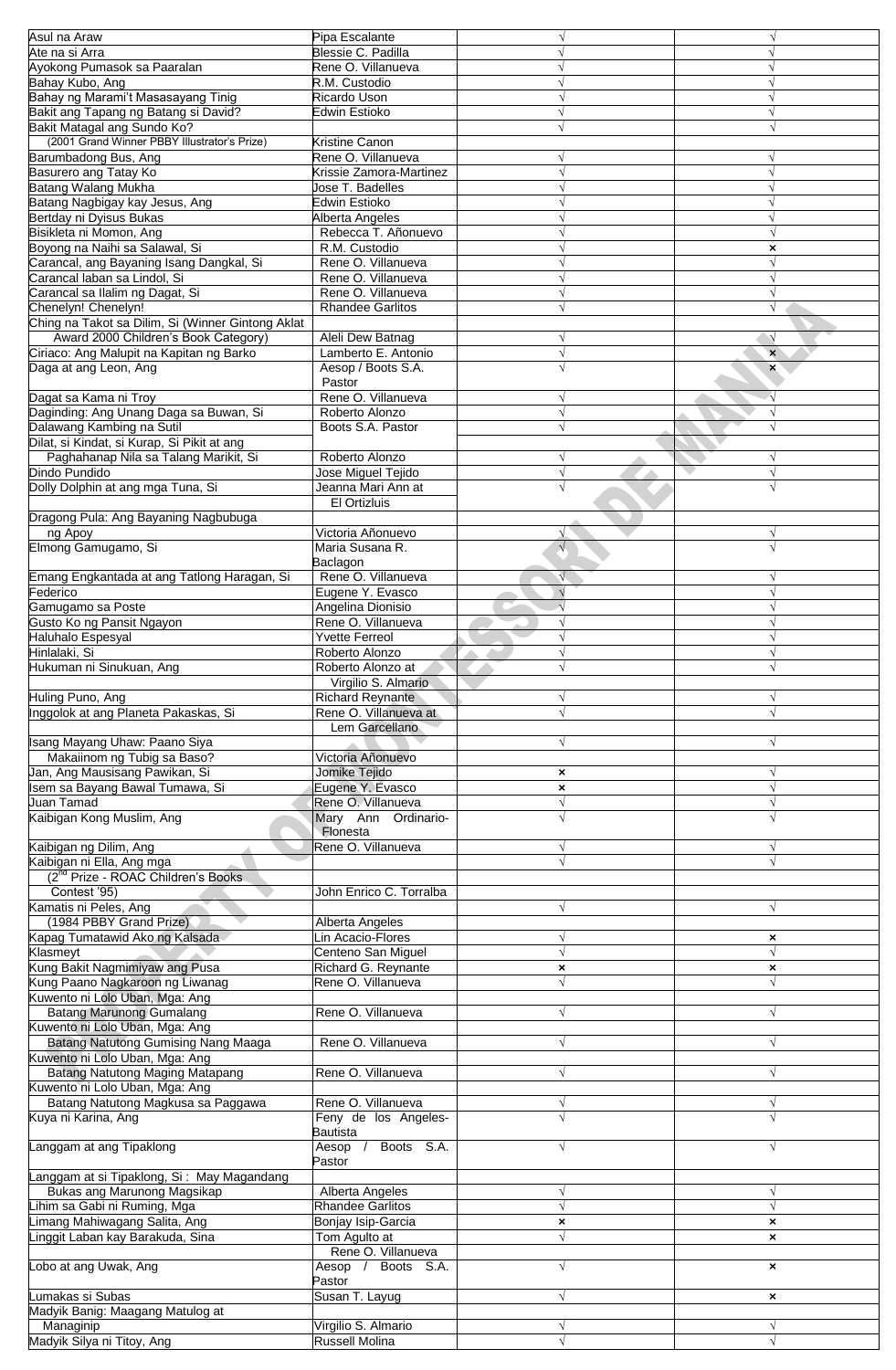| Maghapon ni Bong                                                                    | Rene O. Villanueva                           |                           |                                                        |
|-------------------------------------------------------------------------------------|----------------------------------------------|---------------------------|--------------------------------------------------------|
| Mahiyaing Manok, Ang                                                                | Rebecca T. Añonuevo                          |                           |                                                        |
| Makapangyarihang Kyutiks ni Mama, Ang                                               | Rene O. Villanueva                           |                           |                                                        |
| May Ahas sa Loob ng Bahay                                                           | Carla M. Pacis                               |                           |                                                        |
| May Leon sa Aking Dibdib                                                            | Eugene Evasco                                |                           |                                                        |
| May Kapatid na si Mungan<br>May mga Bulaklak                                        | Grace del Castillo<br>Mary Ann Escalante     |                           |                                                        |
| May Pera sa Basura                                                                  | Lamberto Antonio                             |                           | ×                                                      |
| Meryenda ni Elena, Ang                                                              | Juan Villarca                                |                           |                                                        |
| Minokawa                                                                            | Rene O. Villanueva                           |                           |                                                        |
| Misteryo!                                                                           | Eugene Y. Evasco                             |                           |                                                        |
| Miyawing Kuting: Nagutom dahil sa sa Katamaran                                      | Maria<br>Susana<br>R.                        |                           |                                                        |
|                                                                                     | Baclagon                                     |                           |                                                        |
| Munting Sinag-Araw: ano ang naitutulong ng sikat                                    | Villaraza<br>Gloria                          |                           |                                                        |
| ng araw?<br>Monica Dalosdos: Ang Manok na Masipag                                   | Guzman<br>Lucia M. Reyes,                    | $\boldsymbol{\mathsf{x}}$ | $\boldsymbol{\mathsf{x}}$                              |
| ngunit Walang Ingat, Si                                                             | L.E. Antonio, at P.T.                        |                           |                                                        |
|                                                                                     | Martin                                       |                           |                                                        |
| Munting Tupa at ang Lobo, Ang                                                       | Boots Agbayani-Pastor                        | $\sqrt{ }$                | $\sqrt{}$                                              |
| Nagsasabi na si Patpat                                                              | Rene O. Villanueva                           | $\sqrt{}$                 |                                                        |
| Nasaan ang Tsinelas Ko?                                                             | Rene O. Villanueva                           | $\sqrt{ }$                |                                                        |
| Nasaan ang Yaya Ko?                                                                 | Annette Flores Garcia                        | ×                         | $\boldsymbol{\mathsf{x}}$                              |
| Negosyante at ang Kanyang                                                           |                                              |                           |                                                        |
| Dalawang Buriko, Ang<br>Noong Unang Panahon: Tatlong                                | Boots S.A. Pastor                            | N                         |                                                        |
| Alamat tungkol sa Paglikha ng Daigdig                                               | Rafaelita S. Valera                          |                           |                                                        |
| Ognoy Ostrich, Si                                                                   | Jeanna Mari Ann at                           |                           |                                                        |
|                                                                                     | El Ortizluis                                 | ×                         | $\boldsymbol{\mathsf{x}}$                              |
| Pagatpat at ang Agila, Ang                                                          | Boots S.A.<br>Aesop /                        |                           | ×                                                      |
|                                                                                     | Pastor                                       |                           |                                                        |
| Pag-itim ng Uwak at ang Alamat ng Pagputi                                           |                                              |                           |                                                        |
| ng Kalapati, Ang                                                                    | <b>Rodel Colmenares</b><br>Boots S.A.        |                           | ×                                                      |
| Pagong at ang Kuneho, Ang                                                           | Aesop /<br>Pastor                            |                           | ×                                                      |
| Pagong at si Matsing, Si                                                            | Danilo Consumido                             |                           |                                                        |
| Pagsubok kay Inggok, Ang                                                            | Freddie Sarangaya                            |                           |                                                        |
| Pambihirang Buhok ni Raquel, Ang                                                    | Luis P. Gatmaitan, M.D.                      |                           |                                                        |
| Pambihirang Sombrero, Ang                                                           | Jose Miguel Tejido                           |                           |                                                        |
| Pamilya Ismid, Ang                                                                  | Ramoncito Serrano at                         |                           |                                                        |
|                                                                                     | Rene O. Villanueva                           | N                         | $\boldsymbol{\mathsf{x}}$                              |
| Panganay, Ang                                                                       | Felice Prudente Sta.                         |                           | ×                                                      |
| Pangarap ni Eli Elipante, Ang                                                       | Maria<br>Ibo Gamos                           |                           |                                                        |
| Papalit Ngal: Ang Pamamaraang Baligya                                               | Susana<br>R.<br>Maria                        |                           | ×                                                      |
|                                                                                     | Baclagon                                     |                           |                                                        |
| Papel de Liha                                                                       | Ompong Remigio                               |                           |                                                        |
| Paula-Oink Oink, Si                                                                 | Rene O. Villanueva                           | ×                         | ×                                                      |
| Pilandok, ang Bantay-Gubat, Si                                                      | Victoria Añonuevo                            | $\sqrt{}$                 | $\boldsymbol{\mathsf{x}}$                              |
| Pilandok sa Pulo ng Pawikan, Si                                                     | Victoria Añonuevo                            | $\sqrt{ }$                | $\pmb{\times}$                                         |
| <b>Planetang Asul</b><br>Prinsesang Ayaw Matulog, Ang                               | Victoria Añonuevo<br>Feny de los Angeles     | $\sqrt{}$                 | $\pmb{\times}$                                         |
|                                                                                     | <b>Bautista</b>                              |                           |                                                        |
| Prinsipeng Ayaw Maligo, Ang                                                         | Rene O. Villanueva                           | ×                         | $\boldsymbol{\mathsf{x}}$                              |
| Prinsipeng Ayaw Magsalita, Ang                                                      | Cristino L. Laureado                         | $\sqrt{ }$                | $\boldsymbol{\mathsf{x}}$                              |
| Prinsipe Malungkot                                                                  | Dudi E. Gamos                                | $\sqrt{}$                 | $\pmb{\times}$                                         |
| Punong Umiiyak, Ang Mga                                                             | Mary Ann Ordinario-                          |                           |                                                        |
|                                                                                     | Floresta                                     |                           |                                                        |
| Putot- Ang Asong Maikli ang Buntot, Si<br>Samok Lamok: Sa Kanyang Huling Kayabangan | Mike L. Bigornia<br>Peter C. Espina          |                           | $\boldsymbol{\mathsf{x}}$<br>$\boldsymbol{\mathsf{x}}$ |
| Sampung Datu ng Borneo: Ang Unang                                                   |                                              |                           |                                                        |
| Ati-Atihan sa Panay                                                                 | Rene O. Villanueva                           | V                         | $\boldsymbol{\mathsf{x}}$                              |
| Sampu Pataas, Sampu Pababa                                                          | Russell Molina                               |                           | $\sqrt{ }$                                             |
| Sandosenang Kuya                                                                    | <b>Russell Molina</b>                        |                           |                                                        |
| Sarap Pumasok sa Paaralan                                                           | Rene O. Villanueva                           | $\boldsymbol{\mathsf{x}}$ | $\boldsymbol{\mathsf{x}}$                              |
| Si Noah at ang Malaking Baha                                                        | Krissie Zamora-Martinez                      | $\sqrt{}$                 | V                                                      |
| Si Pitong Patagu-tago                                                               | Kristine Canon                               | $\boldsymbol{\mathsf{x}}$ | ×                                                      |
| Sino ang Maglalagay ng Kampanilya sa Leeg                                           |                                              |                           |                                                        |
| ng Pusa?<br><b>Sundalong Patpat</b>                                                 | Boots Agbayani-Pastor<br>Virgilio S. Almario | $\sqrt{ }$<br>$\sqrt{ }$  | V<br>$\sqrt{}$                                         |
| Tagak at ang mga Isda, Ang                                                          | Boots S.A. Pastor                            |                           |                                                        |
| Tagak at ang Lobo, Ang                                                              | Boots Agbayani-Pastor                        | $\sqrt{ }$                |                                                        |
| Tagak at ang Pobreal, Ang                                                           | Aesop / Boots S.A.                           | ×                         | ×                                                      |
|                                                                                     | Pastor                                       |                           |                                                        |
| Tandang at ang Lawin, Ang                                                           | Boots Agbayani-Pastor                        | $\sqrt{ }$                |                                                        |
| Target: Odon- Ang Higante ng Maliliit                                               | Victoria Añonuevo                            |                           |                                                        |
| Tatay Kong Drayber, Ang                                                             | R.M. Custodio                                |                           |                                                        |
| Tembong Mandarambong                                                                | dela<br>Susan<br>Rosa                        |                           |                                                        |
| Tigre sa Pader, Ang ng Buwan, Ang                                                   | Aragon<br>Annette Flores Garcia              |                           |                                                        |
| Tight Times (with Filipino text) (2007 Grand                                        |                                              |                           |                                                        |
| Winner PBBY Salanga Prize)                                                          | Jeanette C. Patindol                         |                           |                                                        |
| Tikbalang: Kung Kabilugan ng Buwan, Ang                                             | Victoria Añonuevo                            |                           | ×                                                      |
| Tuldok sa Tuktok ng Tatsulok, Si                                                    | Susan T. Layug                               |                           | $\boldsymbol{\mathsf{x}}$                              |
| Tutubi Patrol - "Si Popoy Palay at ang mga Damo"                                    | <b>Tutubi Patrol Team</b>                    |                           |                                                        |
| Tutubi Patrol - "Si Yambu, si Bibo, at ang Buto"                                    | Tutubi Patrol Team                           |                           |                                                        |
| Unang Baboy sa Langit, Ang                                                          |                                              |                           |                                                        |
| (Winner 1990 Palanca Awards)                                                        | Rene O. Villanueva                           |                           | ×                                                      |
| <b>Unang Unggoy</b>                                                                 | Rene O. Villanueva                           |                           | ×                                                      |